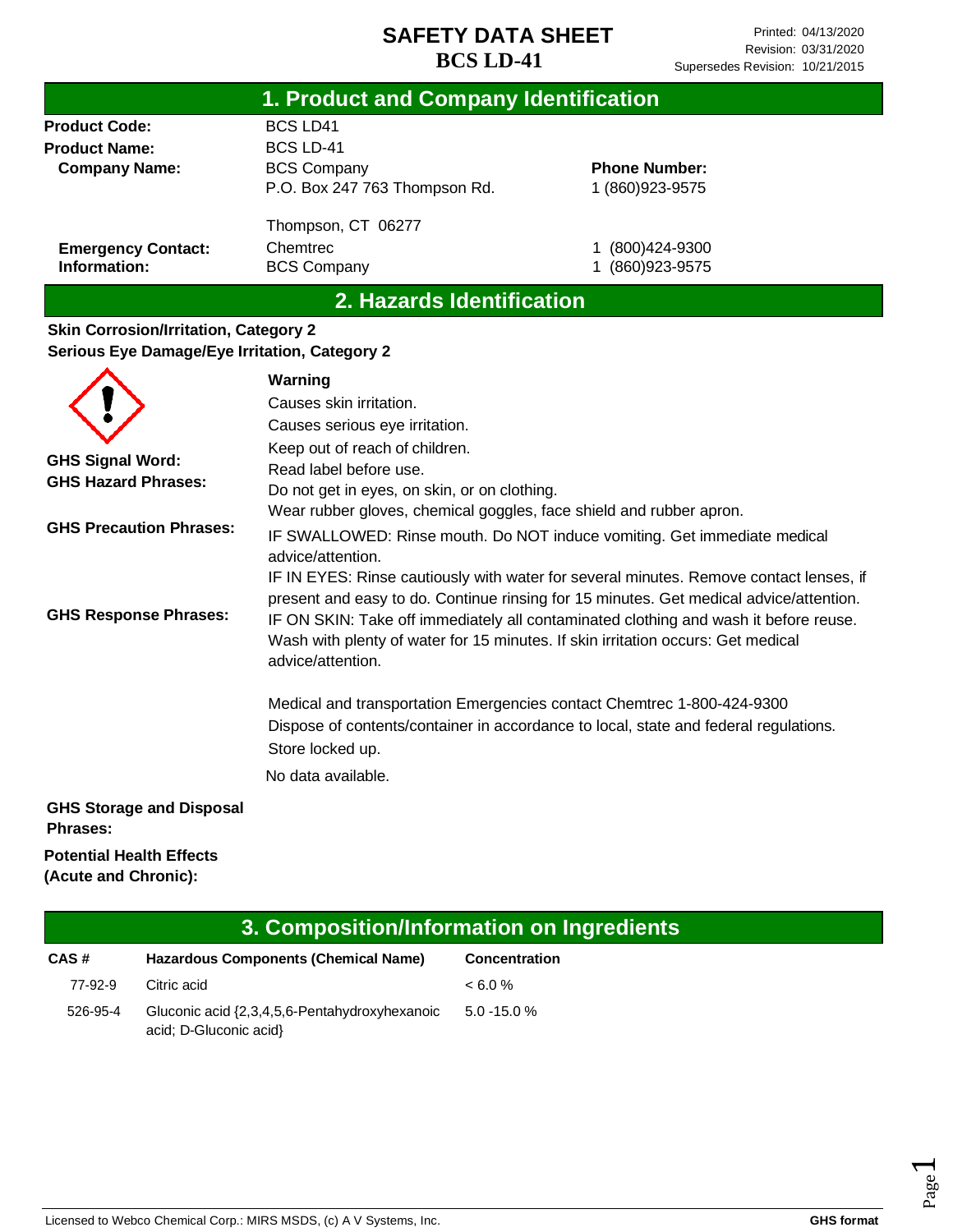## **4. First Aid Measures**

| <b>Emergency and First Aid</b><br><b>Procedures:</b>                                              |                                                                                                                                                 |                                                                                                                                                                                                                                                                                                                                                                                                                                                                                                                                                |  |
|---------------------------------------------------------------------------------------------------|-------------------------------------------------------------------------------------------------------------------------------------------------|------------------------------------------------------------------------------------------------------------------------------------------------------------------------------------------------------------------------------------------------------------------------------------------------------------------------------------------------------------------------------------------------------------------------------------------------------------------------------------------------------------------------------------------------|--|
| In Case of Inhalation:                                                                            | advice/attention.                                                                                                                               | If breathing is difficult, remove to fresh air and keep at rest in a position comfortable for<br>breathing. If experiencing respiratory symptoms: Get immediate medical                                                                                                                                                                                                                                                                                                                                                                        |  |
| In Case of Skin Contact:                                                                          | Flush thoroughly with fresh, tepid water for 15 minutes. Discard contaminated clothing<br>and footwear or wash before reuse.                    |                                                                                                                                                                                                                                                                                                                                                                                                                                                                                                                                                |  |
| In Case of Eye Contact:                                                                           | advice/attention.                                                                                                                               | Immediately flush eyes with large amounts of fresh, tepid water for at least 15 minutes.<br>Hold eyelids open to ensure complete irrigation of eye and lid tissues. Tilt head to the<br>side and irrigate the eye from the bridge of the nose to the outside of the face. Keep<br>run-off from entering the other eye, mouth or ear. Washing eye within the first few<br>seconds is essential to achieve maximum effectiveness. Remove contact lenses, if<br>present and easy to do. Continue rinsing. If eye irritation persists, get medical |  |
| In Case of Ingestion:                                                                             | into the lungs. Get medical advice/attention.                                                                                                   | Do not induce vomiting. Rinse mouth with fresh, Tepid water, then immediately drink 4-8<br>oz. or milk or water. Never give anything by mouth to an unconscious person. If<br>vomiting occurs, keep airways open. Keep head lower than hips to prevent aspiration                                                                                                                                                                                                                                                                              |  |
|                                                                                                   |                                                                                                                                                 | <b>5. Fire Fighting Measures</b>                                                                                                                                                                                                                                                                                                                                                                                                                                                                                                               |  |
| <b>Flash Pt:</b>                                                                                  | No data.                                                                                                                                        |                                                                                                                                                                                                                                                                                                                                                                                                                                                                                                                                                |  |
| <b>Explosive Limits:</b>                                                                          | LEL: No data.                                                                                                                                   | UEL: No data.                                                                                                                                                                                                                                                                                                                                                                                                                                                                                                                                  |  |
| <b>Autoignition Pt:</b>                                                                           | No data.                                                                                                                                        |                                                                                                                                                                                                                                                                                                                                                                                                                                                                                                                                                |  |
|                                                                                                   |                                                                                                                                                 | Suitable Extinguishing Media: Dry chemical, CO2, sand, earth, water spray or regular foam.                                                                                                                                                                                                                                                                                                                                                                                                                                                     |  |
| <b>Fire Fighting Instructions:</b>                                                                | As in any fire, wear a self-contained breathing apparatus in pressure-demand,<br>MSHA/NIOSH (approved or equivalent), and full protective gear. |                                                                                                                                                                                                                                                                                                                                                                                                                                                                                                                                                |  |
| <b>Flammable Properties and</b><br>Hazards:                                                       | No data available.                                                                                                                              |                                                                                                                                                                                                                                                                                                                                                                                                                                                                                                                                                |  |
|                                                                                                   | No data available.                                                                                                                              |                                                                                                                                                                                                                                                                                                                                                                                                                                                                                                                                                |  |
|                                                                                                   |                                                                                                                                                 | <b>6. Accidental Release Measures</b>                                                                                                                                                                                                                                                                                                                                                                                                                                                                                                          |  |
| <b>Protective Precautions,</b><br><b>Protective Equipment and</b><br><b>Emergency Procedures:</b> |                                                                                                                                                 | Rubber or neoprene gloves, Safety glasses, Wear chemical protective clothing.                                                                                                                                                                                                                                                                                                                                                                                                                                                                  |  |
| <b>Steps To Be Taken In Case</b><br><b>Material Is Released Or</b><br>Spilled:                    | applicable regulations.                                                                                                                         | Absorb spill with inert material (e.g. dry sand or earth), and dispose of in accordance with                                                                                                                                                                                                                                                                                                                                                                                                                                                   |  |
|                                                                                                   |                                                                                                                                                 | <b>7. Handling and Storage</b>                                                                                                                                                                                                                                                                                                                                                                                                                                                                                                                 |  |
| <b>Precautions To Be Taken in</b> For industrial or institutional use only.<br>Handling:          |                                                                                                                                                 |                                                                                                                                                                                                                                                                                                                                                                                                                                                                                                                                                |  |

**Precautions To Be Taken in**  Keep from freezing. **Storing:**

## **8. Exposure Controls/Personal Protection**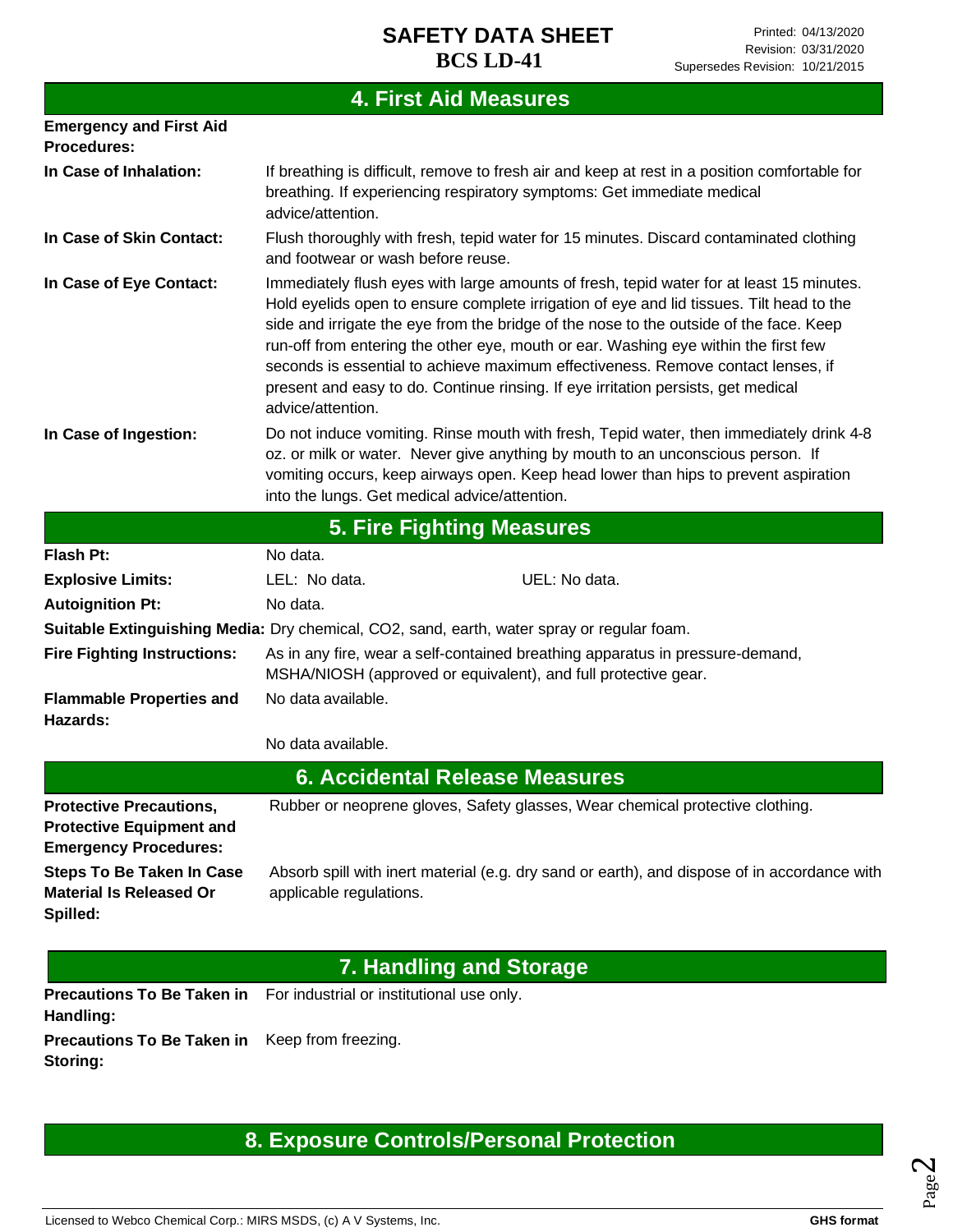Printed: 04/13/2020 Revision: 03/31/2020 Supersedes Revision: 10/21/2015 **Other Limits**

| <sup>o</sup> artial Chemical Name | <b>OSHA T</b> |
|-----------------------------------|---------------|
|                                   | No data.      |

| CAS#                                            | <b>Partial Chemical Name</b>                              |                    | <b>OSHA TWA</b>                            |          |               | <b>ACGIH TWA</b> | <b>Other Limits</b>                                                             |  |
|-------------------------------------------------|-----------------------------------------------------------|--------------------|--------------------------------------------|----------|---------------|------------------|---------------------------------------------------------------------------------|--|
| 77-92-9                                         | Citric acid                                               |                    | No data.                                   |          |               | No data.         | No data.                                                                        |  |
| 526-95-4                                        | Gluconic acid                                             |                    | No data.                                   |          |               | No data.         | No data.                                                                        |  |
|                                                 | {2,3,4,5,6-Pentahydroxyhexanoic acid;<br>D-Gluconic acid} |                    |                                            |          |               |                  |                                                                                 |  |
| <b>Respiratory Equipment</b><br>(Specify Type): |                                                           |                    |                                            |          |               |                  | A respirator is not needed under normal and intended conditions of product use. |  |
| <b>Eye Protection:</b>                          |                                                           | Safety glasses     |                                            |          |               |                  |                                                                                 |  |
| <b>Protective Gloves:</b>                       |                                                           |                    | Rubber or neoprene gloves                  |          |               |                  |                                                                                 |  |
|                                                 | <b>Other Protective Clothing:</b>                         |                    | Wear chemical protective clothing.         |          |               |                  |                                                                                 |  |
| <b>Engineering Controls</b>                     |                                                           | No data available. |                                            |          |               |                  |                                                                                 |  |
| (Ventilation etc.):                             |                                                           |                    |                                            |          |               |                  |                                                                                 |  |
|                                                 |                                                           |                    |                                            |          |               |                  |                                                                                 |  |
|                                                 |                                                           |                    | <b>9. Physical and Chemical Properties</b> |          |               |                  |                                                                                 |  |
| <b>Physical States:</b>                         |                                                           | []Gas              | [X] Liquid                                 | [] Solid |               |                  |                                                                                 |  |
| <b>Appearance and Odor:</b>                     |                                                           |                    | Appearance: Clear Liquid                   |          |               |                  |                                                                                 |  |
|                                                 |                                                           |                    | Odor: No apparent odor.                    |          |               |                  |                                                                                 |  |
| <b>Melting Point:</b>                           |                                                           | No data.           |                                            |          |               |                  |                                                                                 |  |
| <b>Boiling Point:</b>                           |                                                           | No data.           |                                            |          |               |                  |                                                                                 |  |
| Flash Pt:                                       |                                                           | No data.           |                                            |          |               |                  |                                                                                 |  |
| <b>Evaporation Rate:</b>                        |                                                           | No data.           |                                            |          |               |                  |                                                                                 |  |
|                                                 | Flammability (solid, gas):                                | No data available. |                                            |          |               |                  |                                                                                 |  |
| <b>Explosive Limits:</b>                        |                                                           | LEL: No data.      |                                            |          | UEL: No data. |                  |                                                                                 |  |
| mm Hg):                                         | Vapor Pressure (vs. Air or                                | No data.           |                                            |          |               |                  |                                                                                 |  |
|                                                 | Vapor Density (vs. Air = 1): No data.                     |                    |                                            |          |               |                  |                                                                                 |  |
|                                                 | Specific Gravity (Water = 1): No data.                    |                    |                                            |          |               |                  |                                                                                 |  |
| <b>Solubility in Water:</b>                     |                                                           | 100                |                                            |          |               |                  |                                                                                 |  |
| <b>Percent Volatile:</b>                        |                                                           | No data.           |                                            |          |               |                  |                                                                                 |  |
| <b>Autoignition Pt:</b>                         |                                                           | No data.           |                                            |          |               |                  |                                                                                 |  |
|                                                 |                                                           |                    | <b>10. Stability and Reactivity</b>        |          |               |                  |                                                                                 |  |
| Stability:                                      |                                                           | Unstable [         | Stable [X]                                 |          |               |                  |                                                                                 |  |
|                                                 |                                                           |                    |                                            |          |               |                  |                                                                                 |  |

| <b>Conditions To Avoid -</b><br>Instability:                        | Avoid handling conditions which may allow for leaks and spills of this material. Do not<br>permit personnel to handle this product without proper training and/or protective<br>equipment. |
|---------------------------------------------------------------------|--------------------------------------------------------------------------------------------------------------------------------------------------------------------------------------------|
| Avoid:                                                              | <b>Incompatibility - Materials To</b> Avoid contact with alkalis and chlorine products. Avoid contact with materials such as<br>aluminum, tin, zinc, and alloys containing these materials |
| Hazardous Decomposition or No data available.<br><b>Byproducts:</b> |                                                                                                                                                                                            |
| <b>Possibility of Hazardous</b><br><b>Reactions:</b>                | Will occur [ ]<br>Will not occur $[X]$                                                                                                                                                     |
| <b>Conditions To Avoid -</b><br><b>Hazardous Reactions:</b>         | No data available.                                                                                                                                                                         |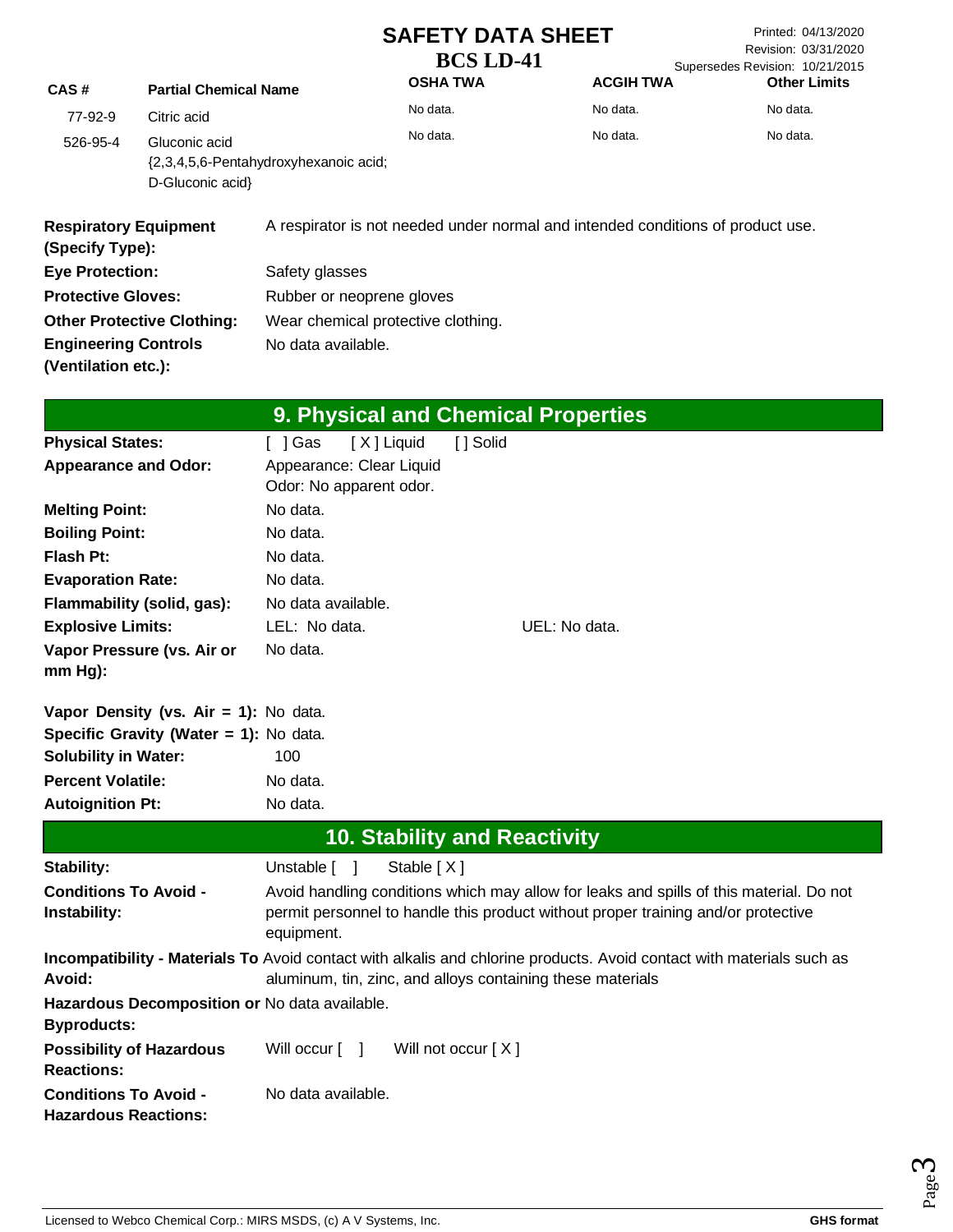| 11. Toxicological Information                                        |                                                                                                                |  |  |  |
|----------------------------------------------------------------------|----------------------------------------------------------------------------------------------------------------|--|--|--|
| <b>Toxicological Information:</b><br><b>Irritation or Corrosion:</b> | Inhalation, Eye contact, Skin contact Eyes: Causes serious eye irritation.<br>Causes skin irritation.<br>Skin: |  |  |  |
|                                                                      | No known effects.<br>Ingestion:                                                                                |  |  |  |
|                                                                      | May cause nose, throat, and lung irritation<br>Inhalation:                                                     |  |  |  |
|                                                                      | Eyes:<br>Redness, pain, irritation.                                                                            |  |  |  |
|                                                                      | Skin:<br>Redness, pain, irritation.                                                                            |  |  |  |
| Symptoms related to                                                  | Ingestion: No symptoms known or expected.                                                                      |  |  |  |
| <b>Toxicological</b>                                                 | Inhalation: Respiratory irritation, cough                                                                      |  |  |  |
| <b>Characteristics:</b>                                              | NTP? No<br>IARC Monographs? No<br>OSHA Regulated? No                                                           |  |  |  |
| <b>Carcinogenicity:</b>                                              |                                                                                                                |  |  |  |

| $\,$ 12. Ecological Information $^{\circ}$ |                                                     |  |  |
|--------------------------------------------|-----------------------------------------------------|--|--|
| <b>General Ecological</b>                  | This product has no known ecotoxicological effects. |  |  |
| Information:                               |                                                     |  |  |

#### **13. Disposal Considerations**

**Waste Disposal Method:** Dispose of contents/container in accordance to local, state and federal regulations.

### **14. Transport Information**

#### **LAND TRANSPORT (US DOT):**

**DOT Proper Shipping Name:**  Compound Cleaner, Not Regulated. **DOT Hazard Class: UN/NA Number:**

#### **AIR TRANSPORT (ICAO/IATA):**

**ICAO/IATA Shipping Name:** Not Regulated

| 15. Regulatory Information                                            |                                                                         |              |           |              |  |
|-----------------------------------------------------------------------|-------------------------------------------------------------------------|--------------|-----------|--------------|--|
| EPA SARA (Superfund Amendments and Reauthorization Act of 1986) Lists |                                                                         |              |           |              |  |
| CAS#                                                                  | <b>Hazardous Components (Chemical Name)</b>                             | S. 302 (EHS) | S. 304 RQ | S. 313 (TRI) |  |
| 77-92-9                                                               | Citric acid                                                             | No.          | No        | No           |  |
| 526-95-4                                                              | Gluconic acid {2,3,4,5,6-Pentahydroxyhexanoic<br>acid; D-Gluconic acid} | No           | No        | No           |  |

#### **16. Other Information**

**Revision Date:**

03/31/2020

**Hazard Rating System:**



**HMIS:**

**Additional Information About** Company's Disclaimer: While BCS Co., Inc. believes this statement set forth herein is **This Product:** accurate as of the date hereof, BCS Co., Inc. makes no warranty with respect thereto and expressly disclaims all liability for reliance thereon. Such data is offered solely for your consideration, investigation and verification.

Licensed to Webco Chemical Corp.: MIRS MSDS, (c) A V Systems, Inc. **GHS** format **GHS** format

Page 4